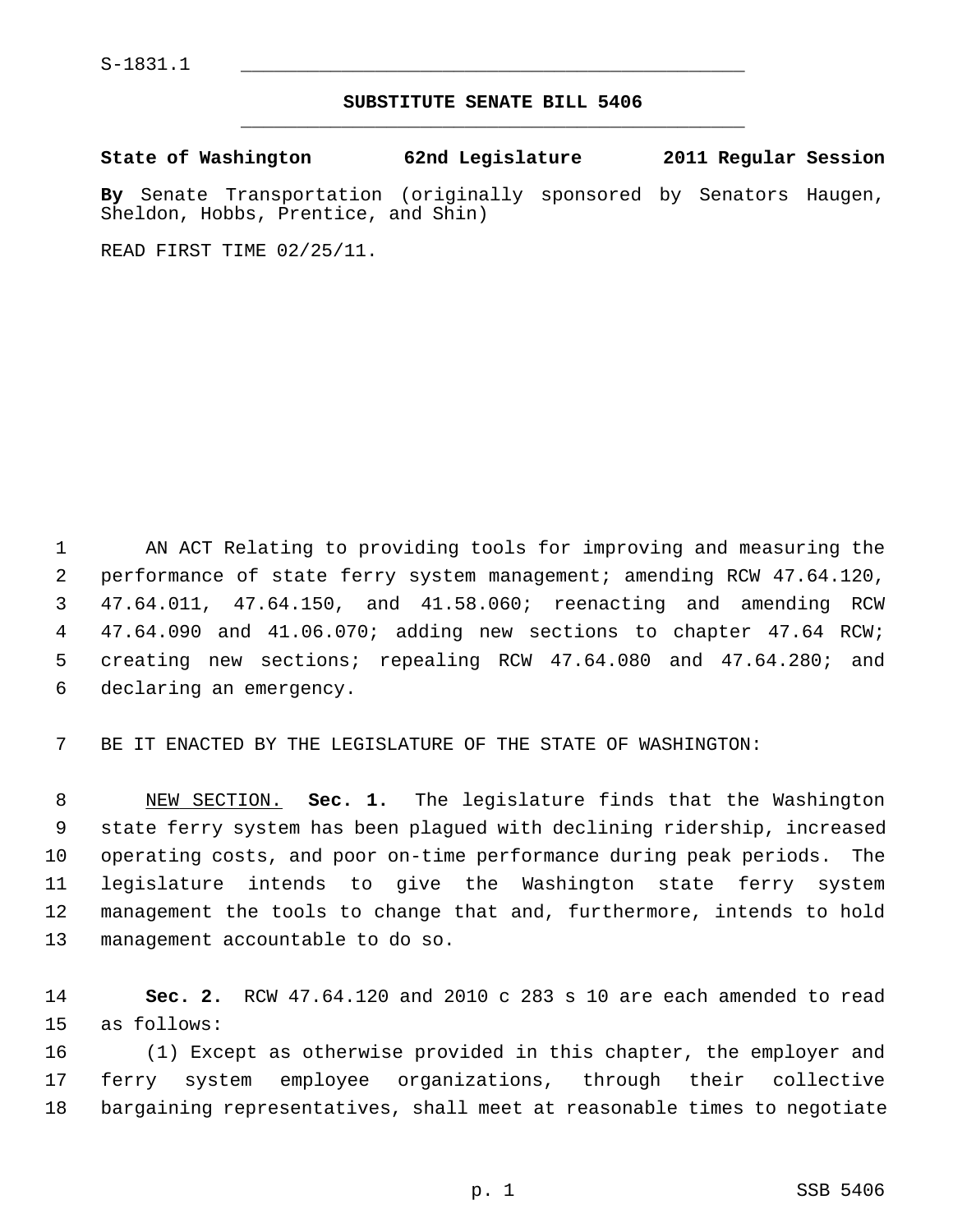1 in good faith with respect to wages, hours,  $((\text{working conditions},))$  and 2 insurance, and other matters mutually agreed upon. Employer funded 3 retirement benefits shall be provided under the public employees' 4 retirement system under chapter 41.40 RCW and shall not be included in 5 the scope of collective bargaining. Except as provided under RCW 6 47.64.270, the employer is not required to bargain over health care 7 benefits. Any retirement system or retirement benefits shall not be 8 subject to collective bargaining.

 9 (2) Upon ratification of bargaining agreements, ferry employees are 10 entitled to an amount equivalent to the interest earned on retroactive 11 compensation increases. For purposes of this section, the interest 12 earned on retroactive compensation increases is the same monthly rate 13 of interest that was earned on the amount of the compensation increases 14 while held in the state treasury. The interest will be computed for 15 each employee until the date the retroactive compensation is paid, and 16 must be allocated in accordance with appropriation authority. The 17 interest earned on retroactive compensation is not considered part of 18 the ongoing compensation obligation of the state and is not 19 compensation earnable for the purposes of chapter 41.40 RCW. 20 Negotiations shall also include grievance procedures for resolving any 21 questions arising under the agreement, which shall be embodied in a 22 written agreement and signed by the parties.

23 (3) The employer shall make decisions regarding working conditions to best suit the operational needs of the state and may not bargain its own decision or the effects of a decision for any working condition other than shift bidding, scheduling leave time, and grievance procedures, provided that the grievance procedures do not expand the scope of grievances beyond the interpretation and application of terms permissible under this chapter. The employer shall not bargain over rights of management which, in addition to all powers, duties, and rights established by constitutional provision or statute, must include, but not be limited to, the following:

- 33 (a) Assigning employees to work stations, vessels, or terminals;
- 34 (b) Directing promotions;
- 35 (c) Directing who will be laid off in the event of a layoff action, 36 bumping rights, or layoff options;
- 37 (d) Directing staffing levels;
- 38 (e) Providing for training; and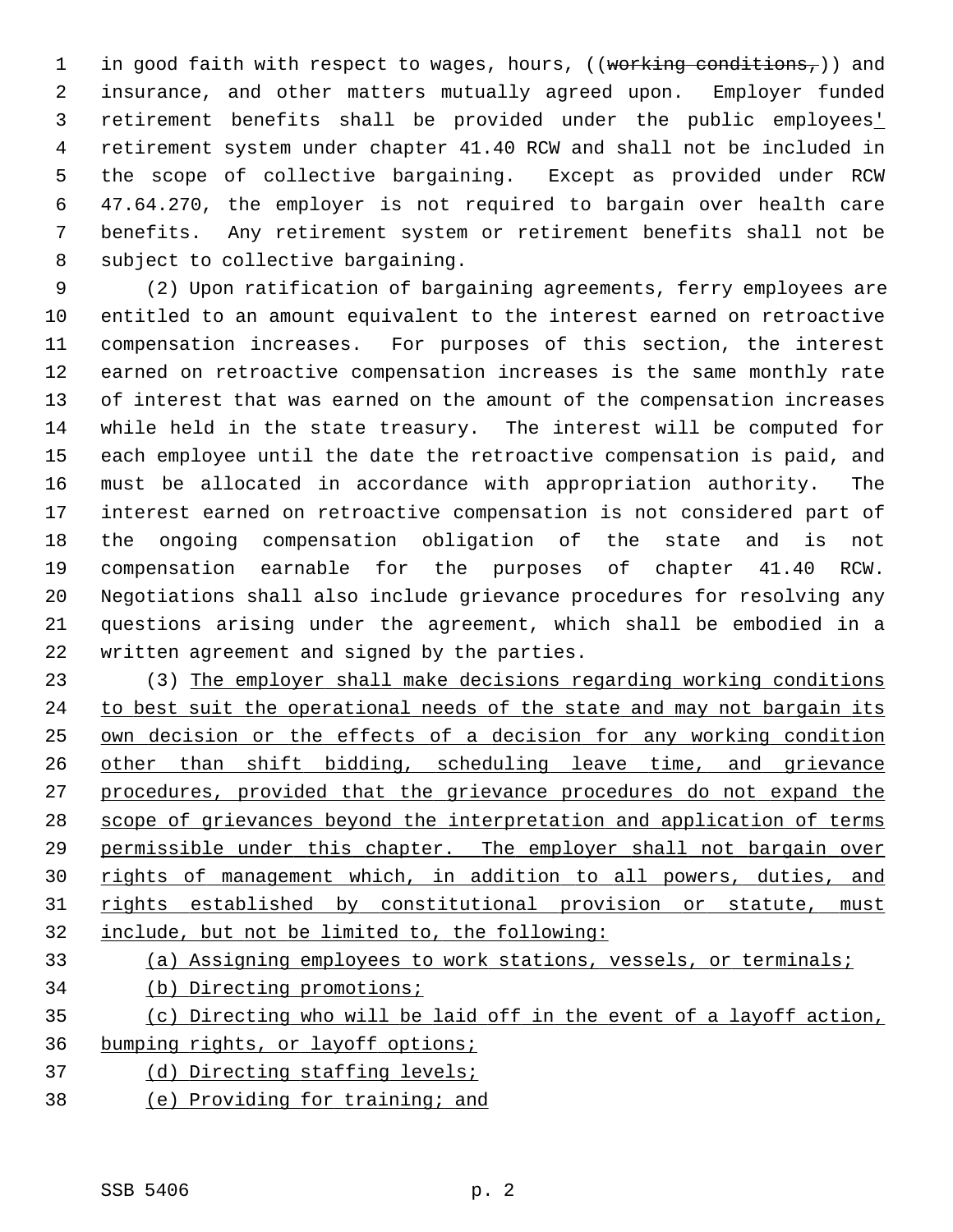1 (f) Directing the use of part-time shifts.

 (4) A collective bargaining agreement may not contain any provision that extends the term of an existing collective bargaining agreement or applicability of items incompatible with this section in an existing collective bargaining agreement.

 6 (5) Except as otherwise provided in this chapter, if a conflict 7 exists between an executive order, administrative rule, or agency 8 policy relating to wages( $(\tau)$ ) or hours( $(\tau)$  and terms and conditions of 9 employment)) and a collective bargaining agreement negotiated under 10 this chapter, the collective bargaining agreement shall prevail. A 11 provision of a collective bargaining agreement that conflicts with the 12 terms of a statute is invalid and unenforceable.

13 (6) This act is null and void if not enacted in its entirety.

14 NEW SECTION. **Sec. 3.** A new section is added to chapter 47.64 RCW 15 to read as follows:

16 (1) Effective January 1, 2012, all captains of Washington state 17 ferry vessels are considered management and are subject to RCW 18 41.06.500 and may not be included in a collective bargaining unit. 19 Salary increases for captains must be directly related to the 20 performance of their responsibilities.

21 (2) The captain, also known as the master of a vessel or the 22 commanding officer, must be assigned to a vessel and is the ultimate 23 authority on and has responsibility for the entire vessel. The 24 captain's responsibilities include, but are not limited to:

25 (a) Ensuring the safe navigation of the vessel and its crew and 26 passengers;

27 (b) Following all applicable federal, state, and agency policies 28 and requlations;

29 (c) Supervising crew in performance, operations, training, 30 security, and environmental protection; and

31 (d) Overseeing all aspects of vessel operations including, but not 32 limited to:

- 33 (i) Vessel arrivals and departures;
- 34 (ii) Schedule adherence;

35 (iii) Customer service;

36 (iv) Cost containment; and

37 (v) Fuel efficiency.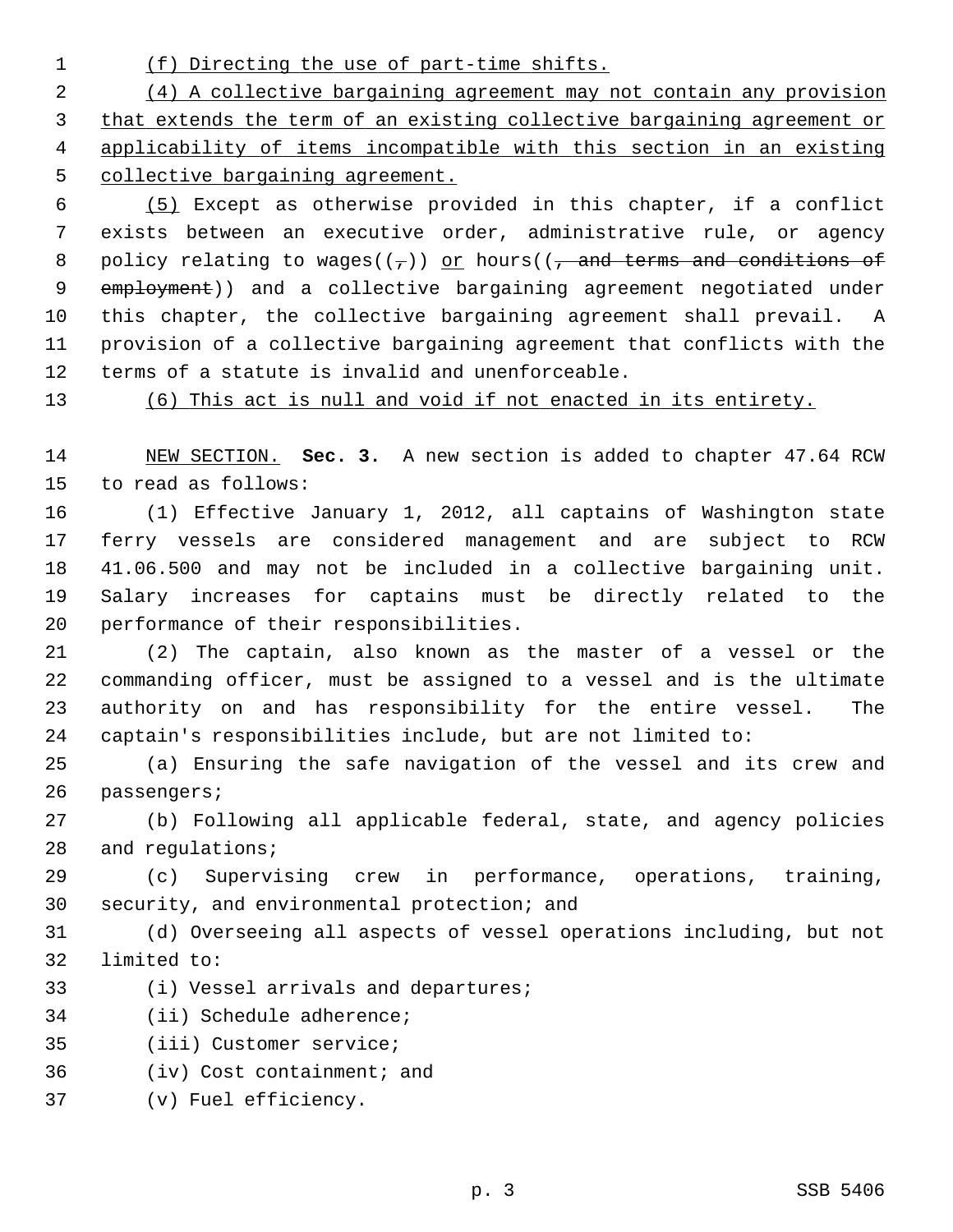1 (3) Effective January 1, 2013, all deck officers, chief engineers, 2 and terminal supervisors of Washington state ferry vessels are 3 considered management and are subject to RCW 41.06.500 and may not be 4 included in a collective bargaining unit. Salary increases for deck 5 officers, chief engineers, and terminal supervisors must be directly 6 related to the performance of their responsibilities.

 7 (4) The deck officer, also known as a first mate, chief officer, or 8 first officer, is the second in command of a vessel and directly 9 assists and supports the captain in conducting operations. The deck 10 officer's duties include, but are not limited to:

11 (a) Directly supervising the crew in navigation, cleaning, 12 training, and discipline matters;

13 (b) Supervising the loading and unloading of passengers and 14 vehicles;

15 (c) Investigating accidents and safety incidents;

16 (d) Following all applicable federal, state, and agency policies 17 and regulations;

18 (e) Overseeing vessel security procedures; and

19 (f) Preparing and training to assume command.

20 (5) The chief engineer, also known as a staff engineer, is the 21 engineering department head and reports directly to the captain. The 22 chief engineer's duties include, but are not limited to:

23 (a) Overseeing all aspects of engineering propulsion, electrical, 24 and machinery components;

25 (b) Ensuring safe and efficient engineering plant operations;

26 (c) Advising the captain of factors affecting the vessel's 27 operation from an engineering perspective;

28 (d) Supervising the conduct of engineering watchstanders and 29 directing work and maintenance routines;

30 (e) Following federal, state, and agency policies and regulations; 31 and

32 (f) Overseeing all fueling to ensure efficient and environmentally 33 safe operations.

34 (6) The terminal supervisor must be assigned to a specific ferry 35 terminal and is the ultimate authority and has responsibility for the 36 entire operations at that ferry terminal. The terminal supervisor's 37 duties include, but are not limited to:

38 (a) Overseeing all aspects of dock-side terminal operations;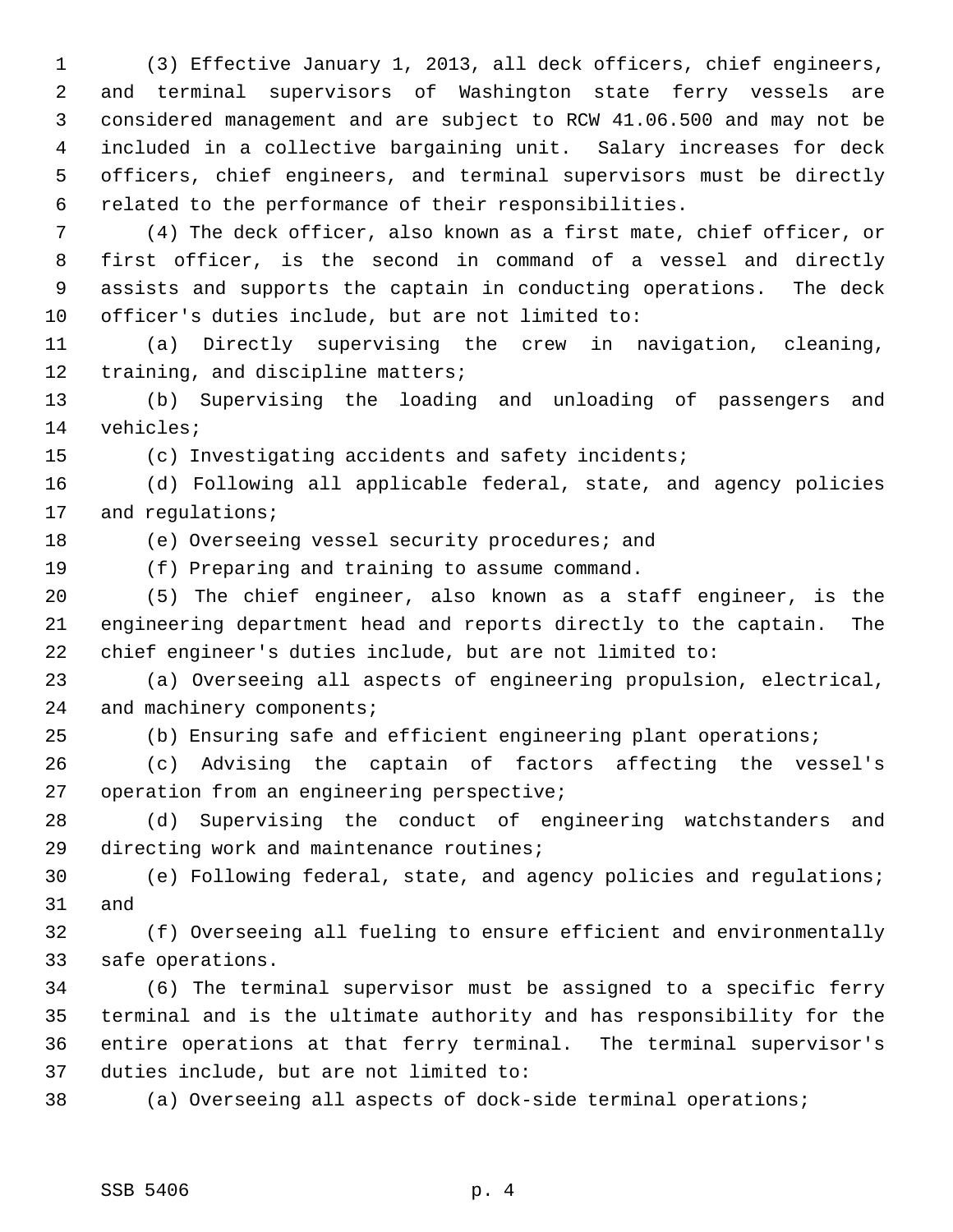1 (b) Coordinating with the captain in arrival and departure 2 procedures;

 3 (c) Supervising the conduct of ticket sellers and traffic and 4 loading attendants and directing selling, loading, and traffic work and 5 routines; and

6 (d) Following federal, state, and agency policies and regulations.

 7 (7) With each biennial budget submittal, the department shall 8 include recommendations for distributing any appropriations the 9 legislature may provide for incentive pay for vessel captains, deck 10 officers, chief engineers, or terminal supervisors.

11 (8) Any employee who is a captain, deck officer, chief engineer, or 12 terminal supervisor may not belong to a collective bargaining unit 13 covered under this chapter for twelve months following their status as 14 a captain, deck officer, chief engineer, or terminal supervisor.

15 (9) This act is null and void if not enacted in its entirety.

16 NEW SECTION. **Sec. 4.** A new section is added to chapter 47.64 RCW 17 to read as follows:

18 Washington state ferry system management must meet with its union 19 employees twice a year and encourage an open and direct exchange of 20 ideas and concerns between line employees and management.

21 This act is null and void if not enacted in its entirety.

22 NEW SECTION. **Sec. 5.** A new section is added to chapter 47.64 RCW 23 to read as follows:

24 Beginning in 2012, and at least once every three years thereafter, 25 the department shall apply to the Washington state quality award, or 26 similar organization, for an independent assessment of its quality 27 management, accountability, and performance system. The assessment 28 must evaluate the effectiveness of all elements of the department's 29 management, accountability, and performance system, including 30 leadership, strategic planning, customer focus, analysis and 31 information, employee performance management, and process improvement. 32 The purpose of the assessment is to recognize best practice and 33 identify improvement opportunities.

34 This act is null and void if not enacted in its entirety.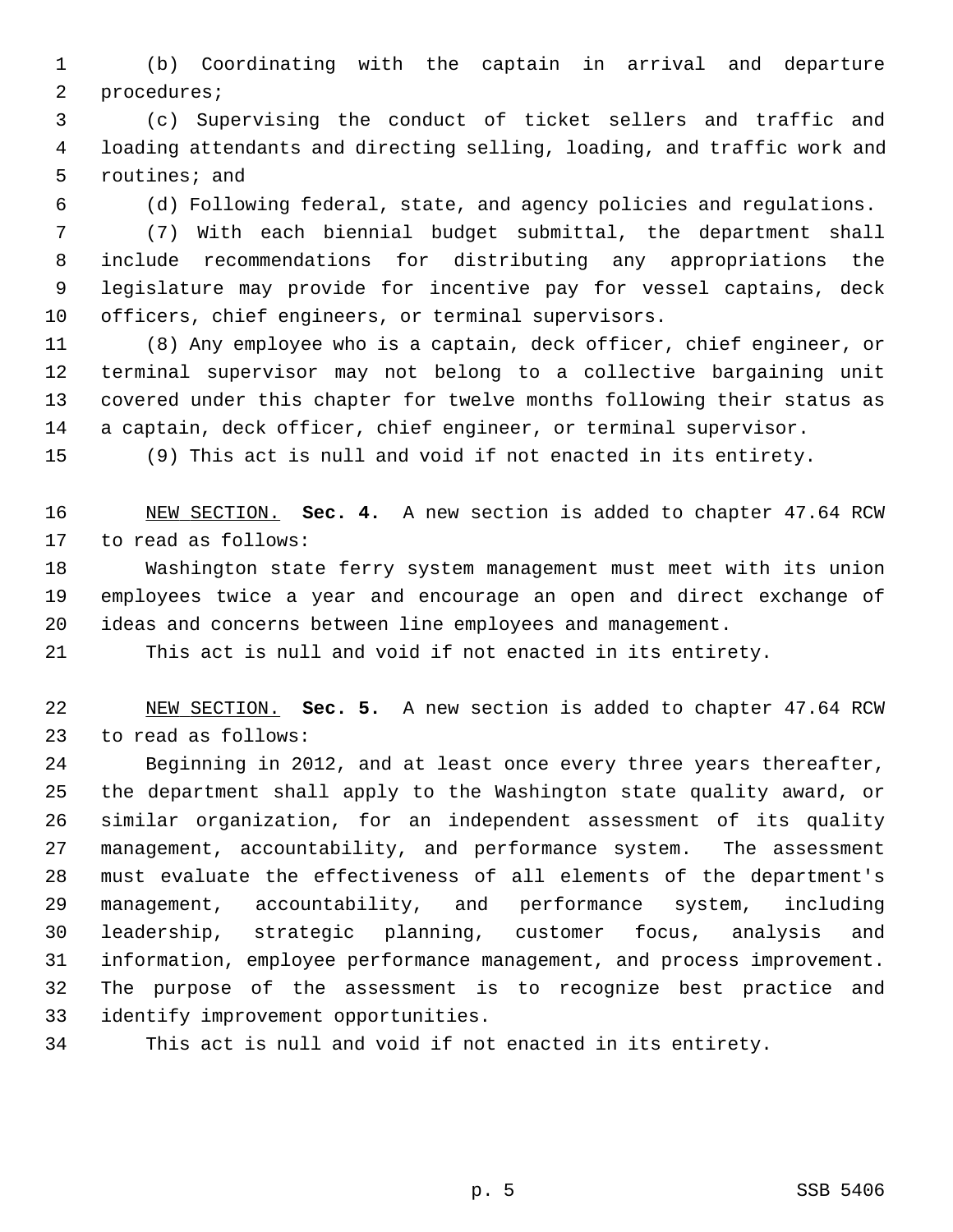1 NEW SECTION. **Sec. 6.** A new section is added to chapter 47.64 RCW 2 to read as follows:

 3 (1) Using state fiscal year 2010 as a basis, Washington state ferry 4 system management shall strive to meet the following targets by June 5 30, 2013:

6 (a) No decline in ridership;

 7 (b) A ten percent reduction in operating costs per service hour; 8 and

 9 (c) A twenty-five percent improvement in peak direction on-time 10 performance. On-time is defined as within one minute of the scheduled 11 time.

12 (2) The department shall, on a quarterly basis, report Washington 13 state ferry system management's performance as it relates to the 14 targets in subsection (1) of this section (a) to the transportation 15 committees of the legislature, (b) on its vessels, (c) at all ferry 16 terminals, and (d) on the department's web site.

17 (3) The joint legislative audit and review committee shall 18 determine whether Washington state ferry system management has met the 19 targets in subsection (1) of this section and report its findings to 20 the transportation committees of the legislature by September 1, 2013.

21 (4) If the joint legislative audit and review committee determines 22 that Washington state ferry system management has not met the targets 23 set in subsection (1) of this section:

24 (a) That information must be used by the governor to evaluate the 25 performance of the secretary of transportation;

26 (b) That information must be used by the secretary of 27 transportation to evaluate the performance of the assistant secretary 28 for the Washington state ferries; and

29 (c) The governor, with the consensus of the chairs and ranking 30 minorities of the transportation committees of the legislature, shall 31 appoint an independent inspector general who may institute changes at 32 the Washington state ferries that will result in the attainment of the 33 targets in subsection (1) of this section.

34 (5) This act is null and void if not enacted in its entirety.

35 NEW SECTION. **Sec. 7.** A new section is added to chapter 47.64 RCW 36 to read as follows: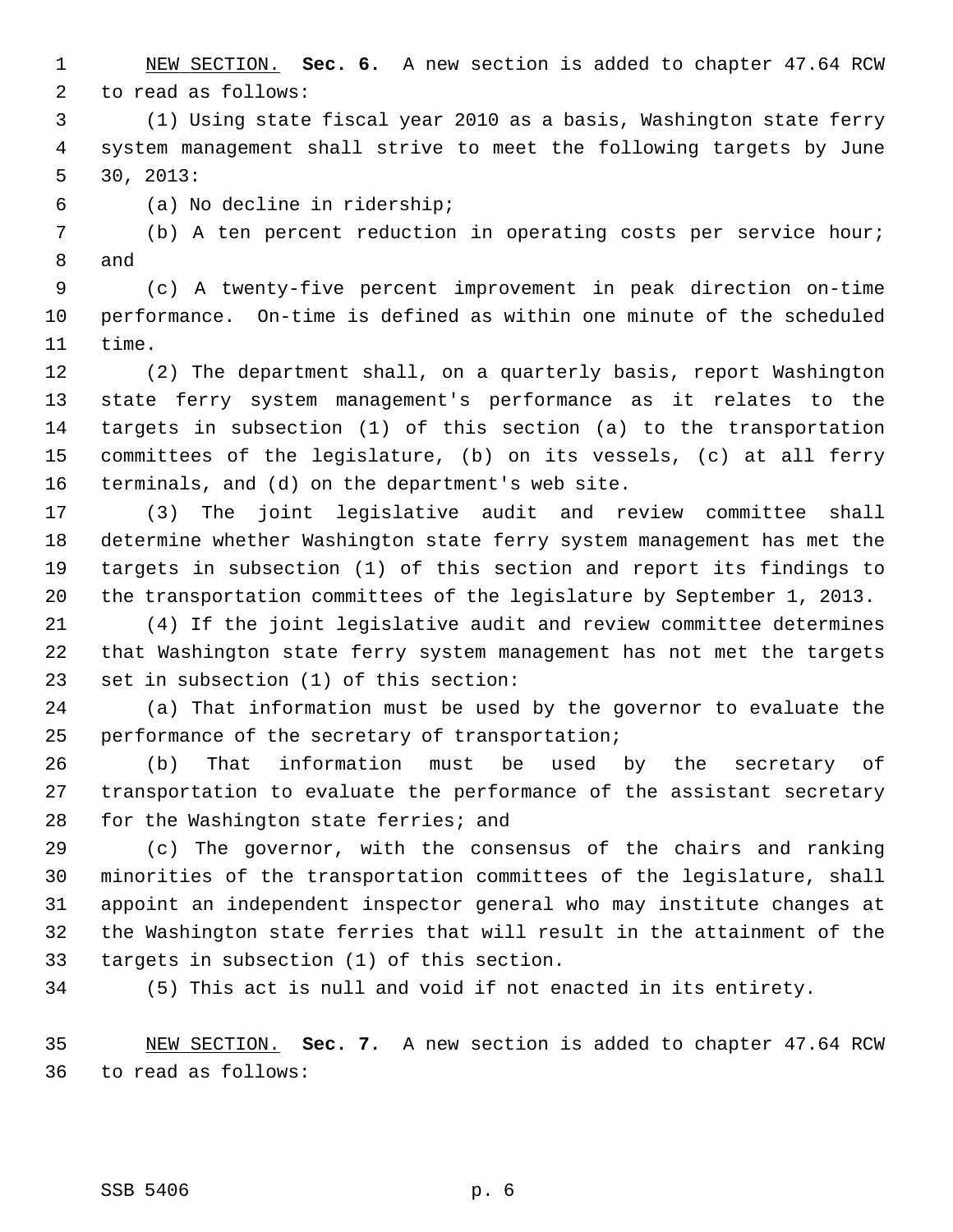1 The report required in RCW 47.01.071(5) and 47.04.280 must include 2 performance measures that include, at a minimum, the following 3 performance criteria:

4 (1) Level of service criteria, including ridership growth;

 5 (2) On-time performance weighted by the number of passengers, 6 reservation system implementation, and customer satisfaction as 7 determined by the survey required in RCW 47.60.286;

 8 (3) Cost efficiency criteria to include: Percentage of auto 9 capacity used; percentage of sailings in which auto capacity is sold 10 out or one hundred percent reserved; fuel and deck labor costs per auto 11 carried; reductions in vessel out-of-service time; and project 12 management, design, and construction management costs as a percentage 13 of total capital projects costs; and

14 (4) Safety performance as measured by passenger injuries and crew 15 lost time injuries per unit measure of total passengers and crew 16 carried aboard vessels.

17 This act is null and void if not enacted in its entirety.

18 **Sec. 8.** RCW 47.64.011 and 2006 c 164 s 1 are each amended to read 19 as follows:

20 As used in this chapter, unless the context otherwise requires, the 21 definitions in this section shall apply.

22 (1) "Collective bargaining representative" means the persons 23 designated by the governor and employee organizations to be the 24 exclusive representatives during collective bargaining negotiations.

25 (2) "Commission" means the ((marine employees<sup>+</sup>)) public employment 26 relations commission created in RCW ((47.64.280)) 41.58.010.

27 (3) "Department of transportation" means the department as defined 28 in RCW 47.01.021.

29 (4) "Employer" means the state of Washington.

30 (5) "Ferry employee" means any employee of the marine 31 transportation division of the department of transportation who is a 32 member of a collective bargaining unit represented by a ferry employee 33 organization and does not include an exempt employee pursuant to RCW 34 41.06.079.

35 (6) "Ferry employee organization" means any labor organization 36 recognized to represent a collective bargaining unit of ferry 37 employees.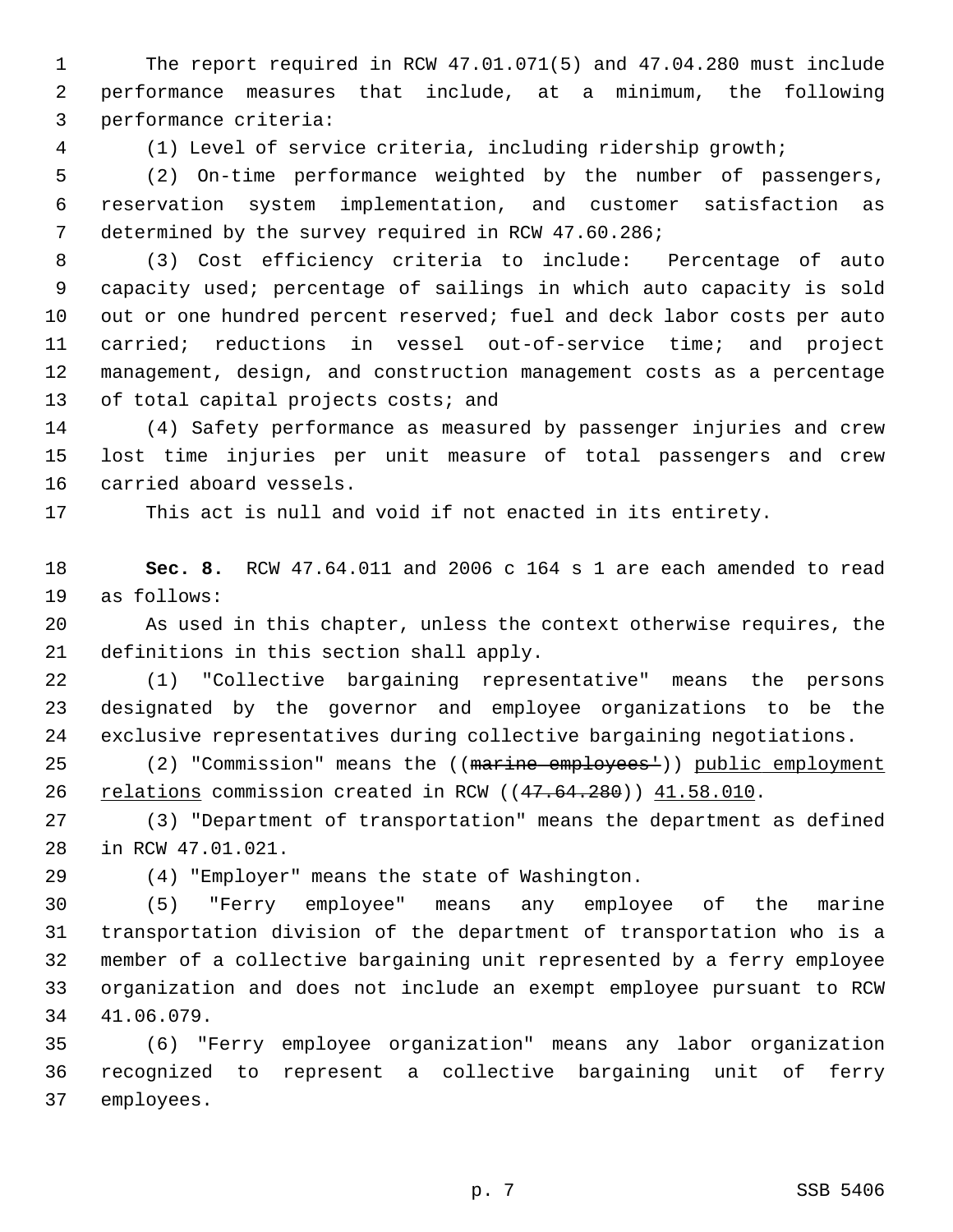1 (7) "Lockout" means the refusal of the employer to furnish work to 2 ferry employees in an effort to get ferry employee organizations to 3 make concessions during collective bargaining, grievance, or other 4 labor relation negotiations. Curtailment of employment of ferry 5 employees due to lack of work resulting from a strike or work stoppage 6 shall not be considered a lockout.

 7 (8) "Office of financial management" means the office as created in 8 RCW 43.41.050.

 9 (9) "Strike or work stoppage" means a ferry employee's refusal, in 10 concerted action with others, to report to duty, or his or her willful 11 absence from his or her position, or his or her stoppage or slowdown of 12 work, or his or her abstinence in whole or in part from the full, 13 faithful, and proper performance of the duties of employment, for the 14 purpose of inducing, influencing, or coercing a change in conditions, 15 compensation, rights, privileges, or obligations of his, her, or any 16 other ferry employee's employment. A refusal, in good faith, to work 17 under conditions which pose an endangerment to the health and safety of 18 ferry employees or the public, as determined by the master of the 19 vessel, shall not be considered a strike for the purposes of this 20 chapter.

## 21 This act is null and void if not enacted in its entirety.

22 **Sec. 9.** RCW 47.64.090 and 2003 c 373 s 3 and 2003 c 91 s 1 are 23 each reenacted and amended to read as follows:

24 (1) Except as provided in RCW 47.60.656 and subsections (2) and (4) 25 of this section, or as provided in RCW 36.54.130 and subsection (3) of 26 this section, if any party assumes the operation and maintenance of any 27 ferry or ferry system by rent, lease, or charter from the department of 28 transportation, such party shall assume and be bound by all the 29 provisions herein and any agreement or contract for such operation of 30 any ferry or ferry system entered into by the department shall provide 31 that the wages to be paid, hours of employment, working conditions, and 32 seniority rights of employees will be established by the ((marine 33 employees<sup>1</sup>)) commission in accordance with the terms and provisions of 34 this chapter and it shall further provide that all labor disputes shall 35 be adjudicated in accordance with chapter 47.64 RCW.

36 (2) If a public transportation benefit area meeting the 37 requirements of RCW 36.57A.200 has voter approval to operate passenger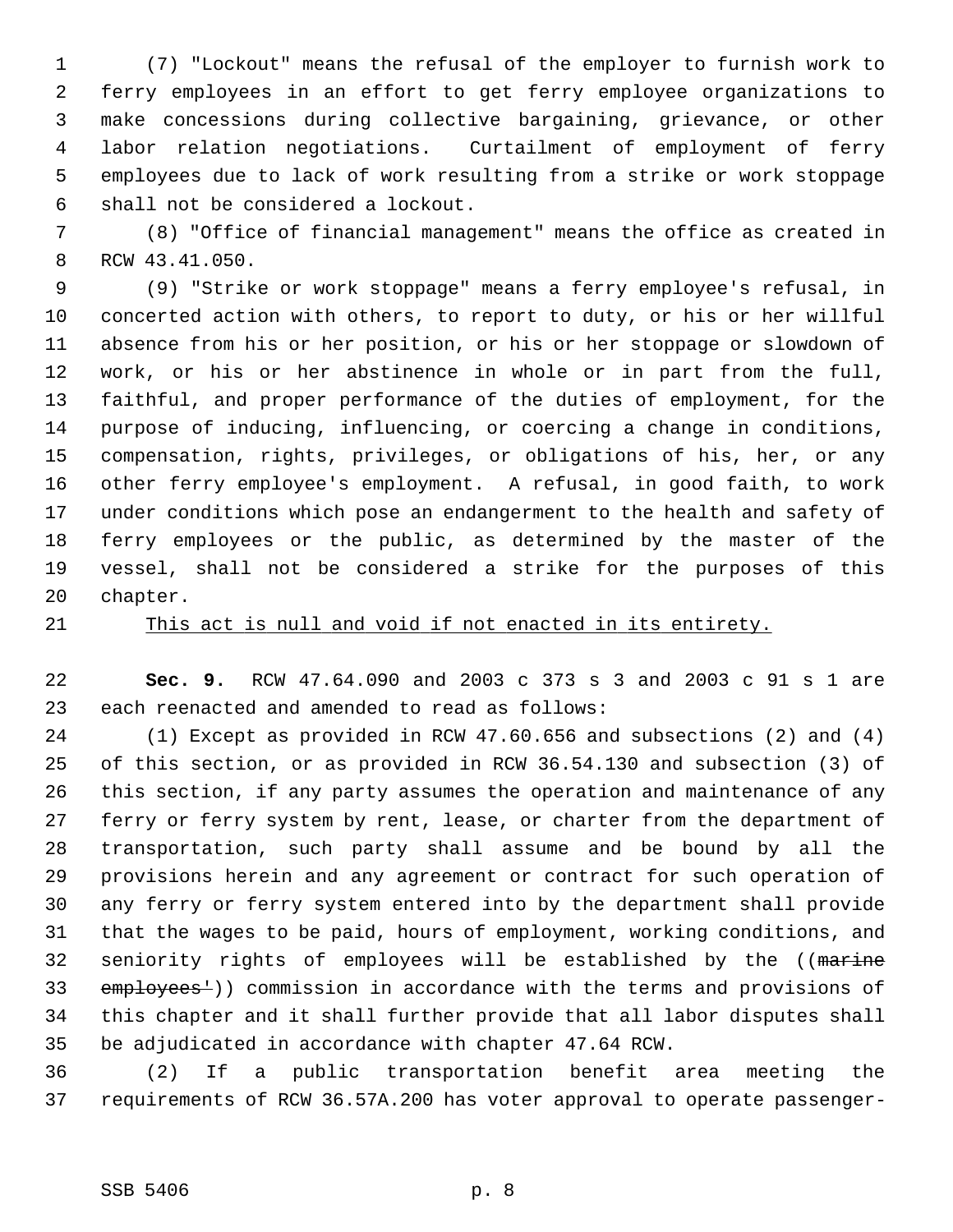1 only ferry service, it may enter into an agreement with Washington 2 State Ferries to rent, lease, or purchase passenger-only vessels, 3 related equipment, or terminal space for purposes of loading and 4 unloading the passenger-only ferry. Charges for the vessels, 5 equipment, and space must be fair market value taking into account the 6 public benefit derived from the ferry service. A benefit area or 7 subcontractor of that benefit area that qualifies under this subsection 8 is not subject to the restrictions of subsection (1) of this section, 9 but is subject to:

10 (a) The terms of those collective bargaining agreements that it or 11 its subcontractors negotiate with the exclusive bargaining 12 representatives of its or its subcontractors' employees under chapter 13 41.56 RCW or the National Labor Relations Act, as applicable;

14 (b) Unless otherwise prohibited by federal or state law, a 15 requirement that the benefit area and any contract with its 16 subcontractors, give preferential hiring to former employees of the 17 department of transportation who separated from employment with the 18 department because of termination of the ferry service by the state of 19 Washington; and

20 (c) Unless otherwise prohibited by federal or state law, a 21 requirement that the benefit area and any contract with its 22 subcontractors, on any questions concerning representation of employees 23 for collective bargaining purposes, may be determined by conducting a 24 cross-check comparing an employee organization's membership records or 25 bargaining authorization cards against the employment records of the 26 employer.

27 (3) If a ferry district is formed under RCW 36.54.110 to operate 28 passenger-only ferry service, it may enter into an agreement with 29 Washington State Ferries to rent, lease, or purchase vessels, related 30 equipment, or terminal space for purposes of loading and unloading the 31 ferry. Charges for the vessels, equipment, and space must be fair 32 market value taking into account the public benefit derived from the 33 ferry service. A ferry district or subcontractor of that district that 34 qualifies under this subsection is not subject to the restrictions of 35 subsection (1) of this section, but is subject to:

36 (a) The terms of those collective bargaining agreements that it or 37 its subcontractors negotiate with the exclusive bargaining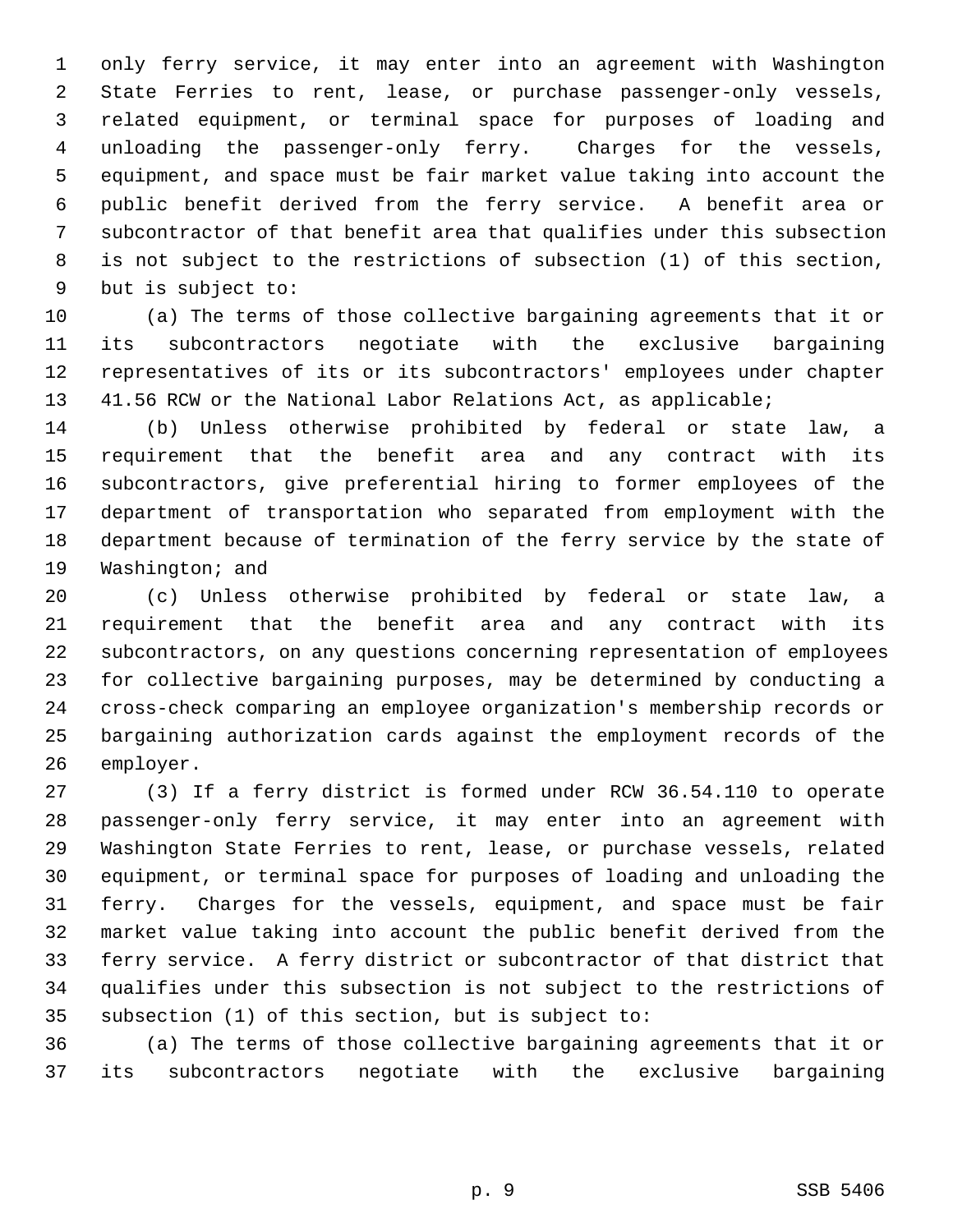1 representatives of its or its subcontractors' employees under chapter 2 41.56 RCW or the National Labor Relations Act, as applicable;

 3 (b) Unless otherwise prohibited by federal or state law, a 4 requirement that the ferry district and any contract with its 5 subcontractors, give preferential hiring to former employees of the 6 department of transportation who separated from employment with the 7 department because of termination of the ferry service by the state of 8 Washington; and

 9 (c) Unless otherwise prohibited by federal or state law, a 10 requirement that the ferry district and any contract with its 11 subcontractors, on any questions concerning representation of employees 12 for collective bargaining purposes, may be determined by conducting a 13 cross-check comparing an employee organization's membership records or 14 bargaining authorization cards against the employment records of the 15 employer.

16 (4) The department of transportation shall make its terminal, dock, 17 and pier space available to private operators of passenger-only ferries 18 if the space can be made available without limiting the operation of 19 car ferries operated by the department. These private operators are 20 not bound by the provisions of subsection (1) of this section. Charges 21 for the equipment and space must be fair market value taking into 22 account the public benefit derived from the passenger-only ferry 23 service.

24 (5) This act is null and void if not enacted in its entirety.

25 **Sec. 10.** RCW 47.64.150 and 1983 c 15 s 6 are each amended to read 26 as follows:

27 An agreement with a ferry employee organization that is the 28 exclusive representative of ferry employees in an appropriate unit may 29 provide procedures for the consideration of ferry employee grievances 30 and of disputes over the interpretation and application of agreements. 31 Negotiated procedures may provide for binding arbitration of ferry 32 employee grievances and of disputes over the interpretation and 33 application of existing agreements. An arbitrator's decision on a 34 grievance shall not change or amend the terms, conditions, or 35 applications of the collective bargaining agreement. The procedures 36 shall provide for the invoking of arbitration only with the approval of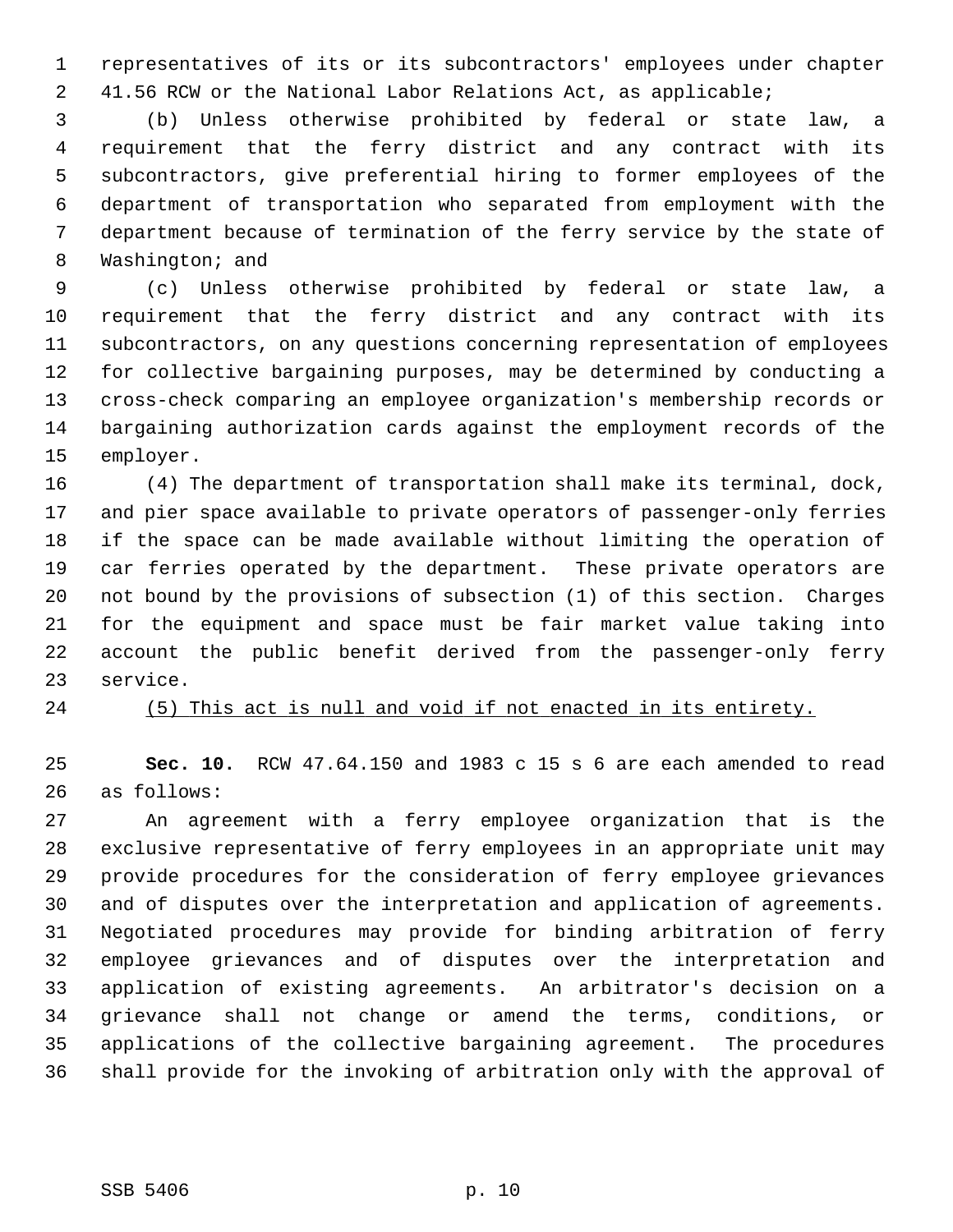1 the employee organization. The costs of arbitrators shall be shared 2 equally by the parties.

 3 Ferry system employees shall follow ((either)) the grievance 4 procedures provided in a collective bargaining agreement, or if  $((n\theta))$ 5 such procedures are  $((\del{s0}))$  not provided, shall submit the grievances to 6 the ((marine employees<sup>1</sup>)) commission ((as provided in RCW 47.64.280)).

7 This act is null and void if not enacted in its entirety.

 8 **Sec. 11.** RCW 41.58.060 and 1983 c 15 s 22 are each amended to read 9 as follows:

10 For any matter concerning the state ferry system and employee 11 relations, collective bargaining, or labor disputes or stoppages, the 12 provisions of chapter 47.64 RCW and this chapter shall govern. 13 However, if a conflict exists between the provisions of chapter 47.64 14 RCW and this chapter, the provisions of chapter 47.64 RCW shall govern.

15 This act is null and void if not enacted in its entirety.

16 **Sec. 12.** RCW 41.06.070 and 2010 c 271 s 801, 2010 c 2 s 2, and 17 2010 c 1 s 1 are each reenacted and amended to read as follows:

18 (1) The provisions of this chapter do not apply to:

19 (a) The members of the legislature or to any employee of, or 20 position in, the legislative branch of the state government including 21 members, officers, and employees of the legislative council, joint 22 legislative audit and review committee, statute law committee, and any 23 interim committee of the legislature;

24 (b) The justices of the supreme court, judges of the court of 25 appeals, judges of the superior courts or of the inferior courts, or to 26 any employee of, or position in the judicial branch of state 27 government;

28 (c) Officers, academic personnel, and employees of technical 29 colleges;

30 (d) The officers of the Washington state patrol;

31 (e) Elective officers of the state;

32 (f) The chief executive officer of each agency;

33 (g) In the departments of employment security and social and health 34 services, the director and the director's confidential secretary; in 35 all other departments, the executive head of which is an individual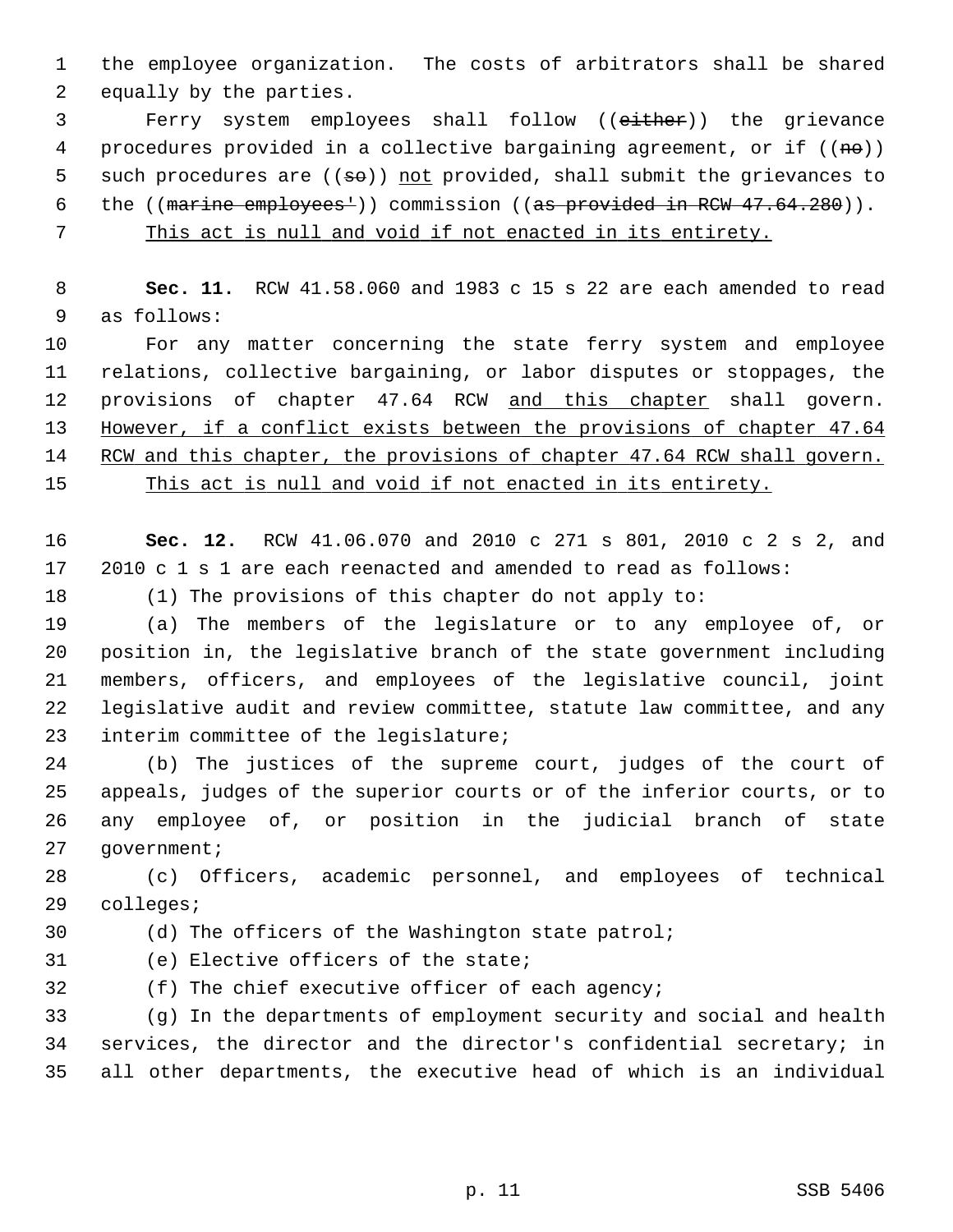1 appointed by the governor, the director, his or her confidential 2 secretary, and his or her statutory assistant directors;

 3 (h) In the case of a multimember board, commission, or committee, 4 whether the members thereof are elected, appointed by the governor or 5 other authority, serve ex officio, or are otherwise chosen:

6 (i) All members of such boards, commissions, or committees;

 7 (ii) If the members of the board, commission, or committee serve on 8 a part-time basis and there is a statutory executive officer: The 9 secretary of the board, commission, or committee; the chief executive 10 officer of the board, commission, or committee; and the confidential 11 secretary of the chief executive officer of the board, commission, or 12 committee;

13 (iii) If the members of the board, commission, or committee serve 14 on a full-time basis: The chief executive officer or administrative 15 officer as designated by the board, commission, or committee; and a 16 confidential secretary to the chair of the board, commission, or 17 committee;

18 (iv) If all members of the board, commission, or committee serve ex 19 officio: The chief executive officer; and the confidential secretary 20 of such chief executive officer;

21 (i) The confidential secretaries and administrative assistants in 22 the immediate offices of the elective officers of the state;

23 (j) Assistant attorneys general;

24 (k) Commissioned and enlisted personnel in the military service of 25 the state;

26 (l) Inmate, student, part-time, or temporary employees, and part-27 time professional consultants, as defined by the Washington personnel 28 resources board;

29 (m) The public printer or to any employees of or positions in the 30 state printing plant;

31 (n) Officers and employees of the Washington state fruit 32 commission;

33 (o) Officers and employees of the Washington apple commission;

34 (p) Officers and employees of the Washington state dairy products 35 commission;

36 (q) Officers and employees of the Washington tree fruit research 37 commission;

38 (r) Officers and employees of the Washington state beef commission;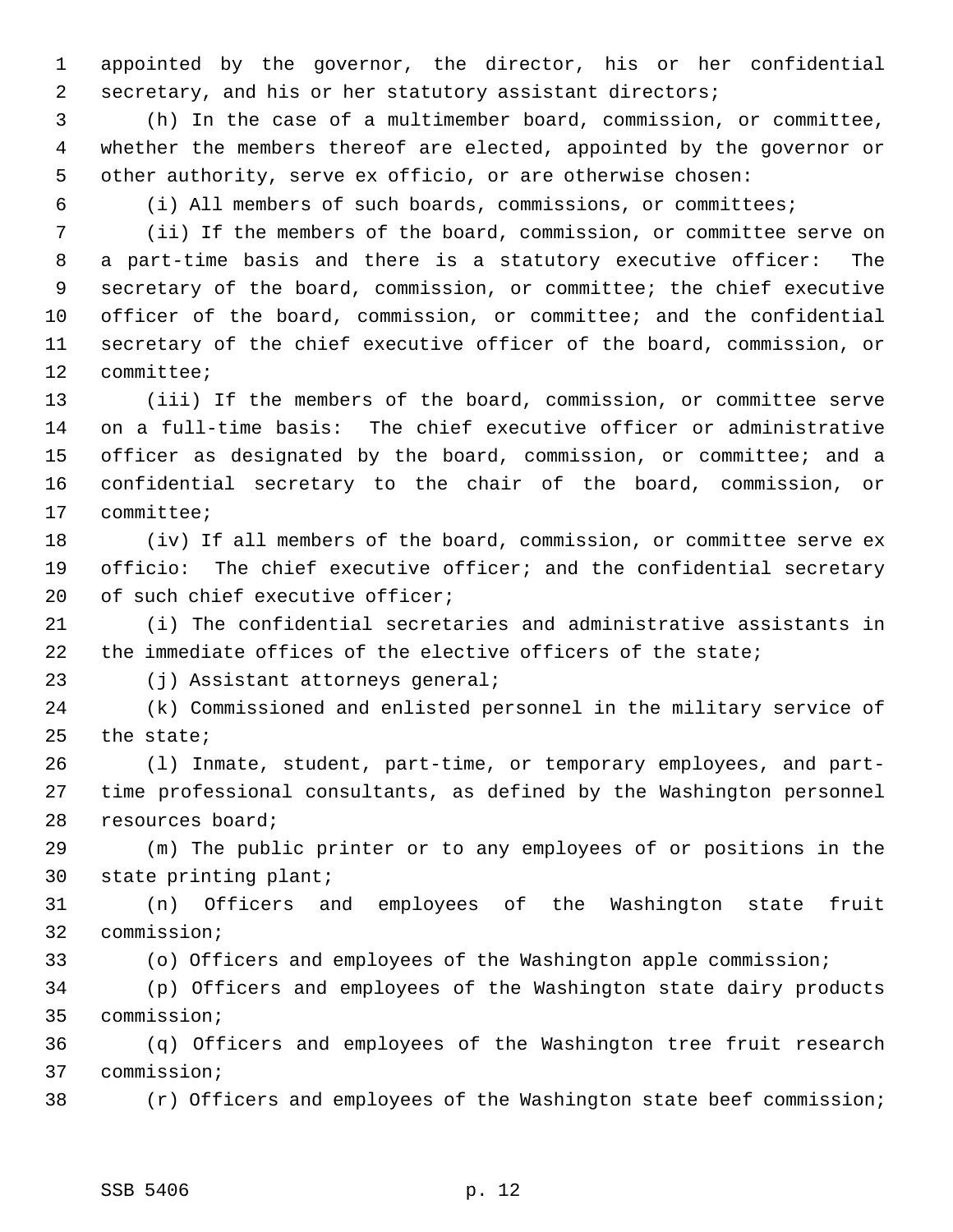1 (s) Officers and employees of the Washington grain commission;

 2 (t) Officers and employees of any commission formed under chapter 3 15.66 RCW;

 4 (u) Officers and employees of agricultural commissions formed under 5 chapter 15.65 RCW;

 6 (v) Officers and employees of the nonprofit corporation formed 7 under chapter 67.40 RCW;

 8 (w) Executive assistants for personnel administration and labor 9 relations in all state agencies employing such executive assistants 10 including but not limited to all departments, offices, commissions, 11 committees, boards, or other bodies subject to the provisions of this 12 chapter and this subsection shall prevail over any provision of law 13 inconsistent herewith unless specific exception is made in such law;

14 (x) In each agency with fifty or more employees: Deputy agency 15 heads, assistant directors or division directors, and not more than 16 three principal policy assistants who report directly to the agency 17 head or deputy agency heads;

## 18 (y) ((All employees of the marine employees' commission;

19  $\left(\frac{z}{z}\right)$ ) Staff employed by the department of commerce to administer 20 energy policy functions;

21  $((+a^2)(a^2)^2 + b^2)$  The manager of the energy facility site evaluation 22 council;

23  $((+bb)$ ) (aa) A maximum of ten staff employed by the department of 24 commerce to administer innovation and policy functions, including the 25 three principal policy assistants exempted under (x) of this 26 subsection;

 $27$  (( $\text{(\text{ee})})$  (bb) Staff employed by Washington State University to 28 administer energy education, applied research, and technology transfer 29 programs under RCW 43.21F.045 as provided in RCW 28B.30.900(5).

30 (2) The following classifications, positions, and employees of 31 institutions of higher education and related boards are hereby exempted 32 from coverage of this chapter:

33 (a) Members of the governing board of each institution of higher 34 education and related boards, all presidents, vice presidents, and 35 their confidential secretaries, administrative, and personal 36 assistants; deans, directors, and chairs; academic personnel; and 37 executive heads of major administrative or academic divisions employed 38 by institutions of higher education; principal assistants to executive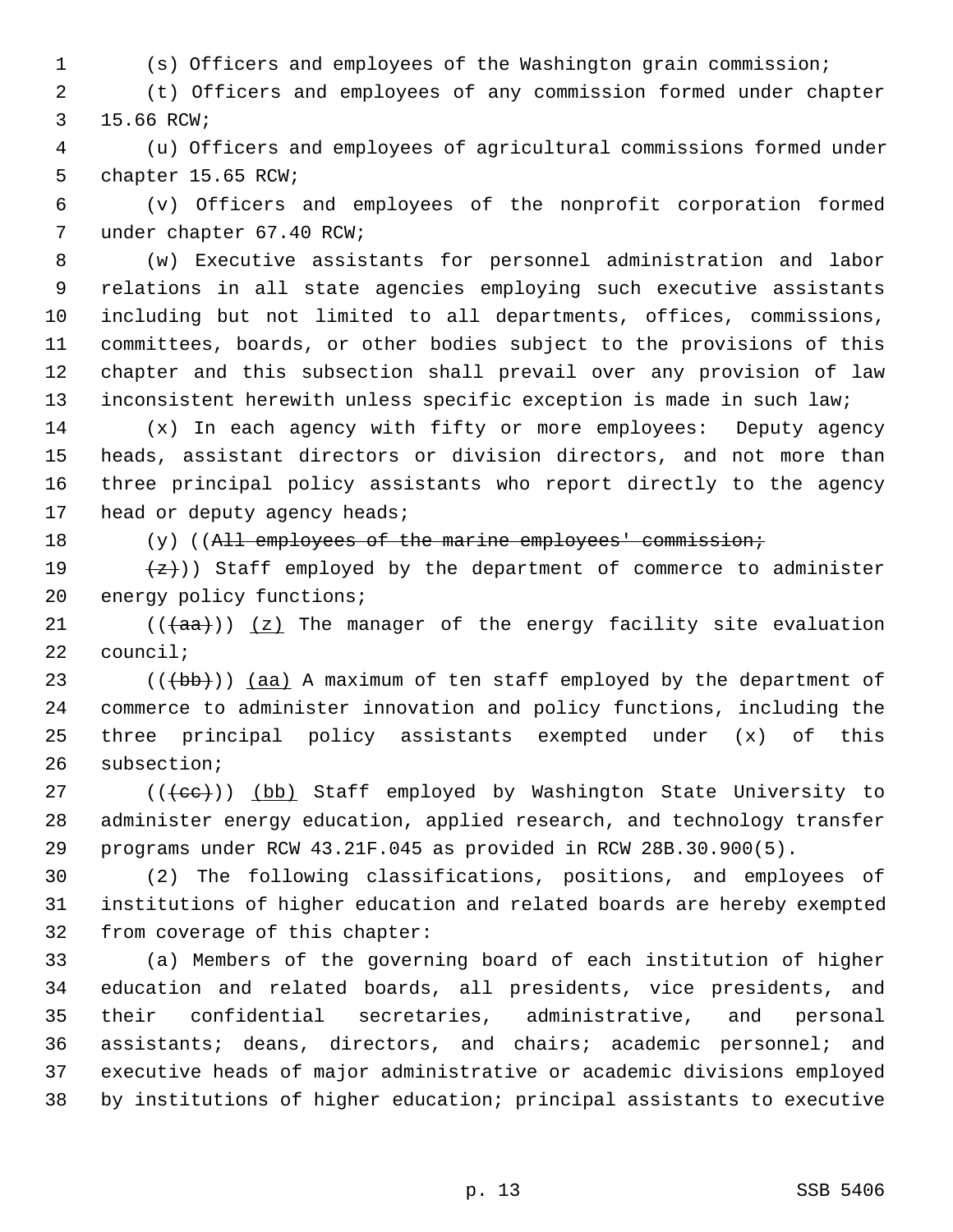1 heads of major administrative or academic divisions; other managerial 2 or professional employees in an institution or related board having 3 substantial responsibility for directing or controlling program 4 operations and accountable for allocation of resources and program 5 results, or for the formulation of institutional policy, or for 6 carrying out personnel administration or labor relations functions, 7 legislative relations, public information, development, senior computer 8 systems and network programming, or internal audits and investigations; 9 and any employee of a community college district whose place of work is 10 one which is physically located outside the state of Washington and who 11 is employed pursuant to RCW 28B.50.092 and assigned to an educational 12 program operating outside of the state of Washington;

13 (b) The governing board of each institution, and related boards, 14 may also exempt from this chapter classifications involving research 15 activities, counseling of students, extension or continuing education 16 activities, graphic arts or publications activities requiring 17 prescribed academic preparation or special training as determined by 18 the board: PROVIDED, That no nonacademic employee engaged in office, 19 clerical, maintenance, or food and trade services may be exempted by 20 the board under this provision;

21 (c) Printing craft employees in the department of printing at the 22 University of Washington.

23 (3) In addition to the exemptions specifically provided by this 24 chapter, the director of personnel may provide for further exemptions 25 pursuant to the following procedures. The governor or other 26 appropriate elected official may submit requests for exemption to the 27 director of personnel stating the reasons for requesting such 28 exemptions. The director of personnel shall hold a public hearing, 29 after proper notice, on requests submitted pursuant to this subsection. 30 If the director determines that the position for which exemption is 31 requested is one involving substantial responsibility for the 32 formulation of basic agency or executive policy or one involving 33 directing and controlling program operations of an agency or a major 34 administrative division thereof, the director of personnel shall grant 35 the request and such determination shall be final as to any decision 36 made before July 1, 1993. The total number of additional exemptions 37 permitted under this subsection shall not exceed one percent of the 38 number of employees in the classified service not including employees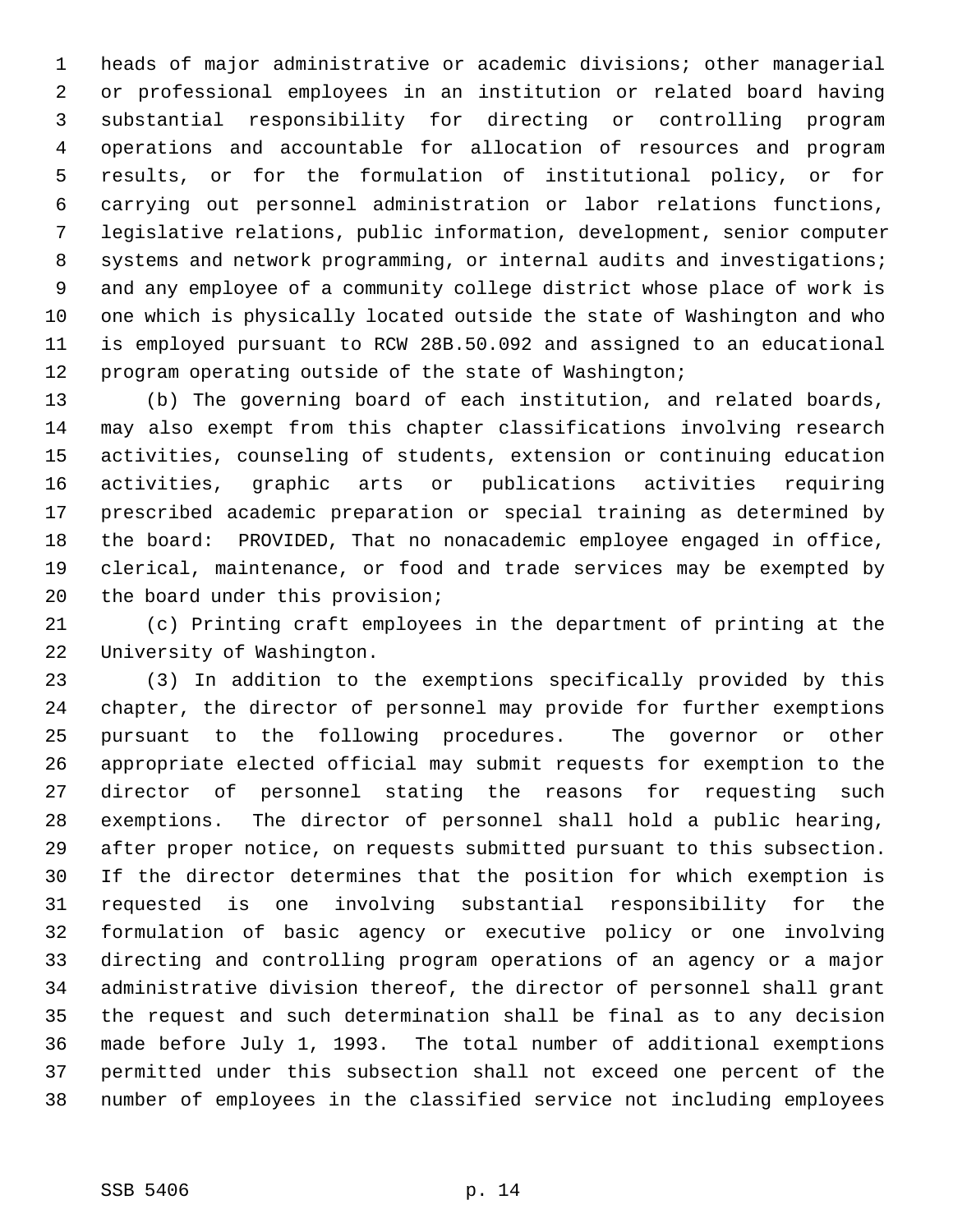1 of institutions of higher education and related boards for those 2 agencies not directly under the authority of any elected public 3 official other than the governor, and shall not exceed a total of 4 twenty-five for all agencies under the authority of elected public 5 officials other than the governor.

 6 The salary and fringe benefits of all positions presently or 7 hereafter exempted except for the chief executive officer of each 8 agency, full-time members of boards and commissions, administrative 9 assistants and confidential secretaries in the immediate office of an 10 elected state official, and the personnel listed in subsections  $(1)(j)$ 11 through (v) (( $\frac{and (y)}{y}$ )) and (2) of this section, shall be determined by 12 the director of personnel. Changes to the classification plan 13 affecting exempt salaries must meet the same provisions for classified 14 salary increases resulting from adjustments to the classification plan 15 as outlined in RCW 41.06.152.

16 From February 18, 2009, through June 30, 2011, a salary or wage 17 increase shall not be granted to any position exempt from 18 classification under this chapter, except that a salary or wage 19 increase may be granted to employees pursuant to collective bargaining 20 agreements negotiated under chapter 28B.52, 41.56, 47.64, or 41.76 RCW, 21 or negotiated by the nonprofit corporation formed under chapter 67.40 22 RCW, and except that increases may be granted for positions for which 23 the employer has demonstrated difficulty retaining qualified employees 24 if the following conditions are met:

25 (a) The salary increase can be paid within existing resources; and

26 (b) The salary increase will not adversely impact the provision of 27 client services.

28 Any agency granting a salary increase from February 15, 2010, 29 through June 30, 2011, to a position exempt from classification under 30 this chapter shall submit a report to the fiscal committees of the 31 legislature no later than July 31, 2011, detailing the positions for 32 which salary increases were granted, the size of the increases, and the 33 reasons for giving the increases.

34 Any person holding a classified position subject to the provisions 35 of this chapter shall, when and if such position is subsequently 36 exempted from the application of this chapter, be afforded the 37 following rights: If such person previously held permanent status in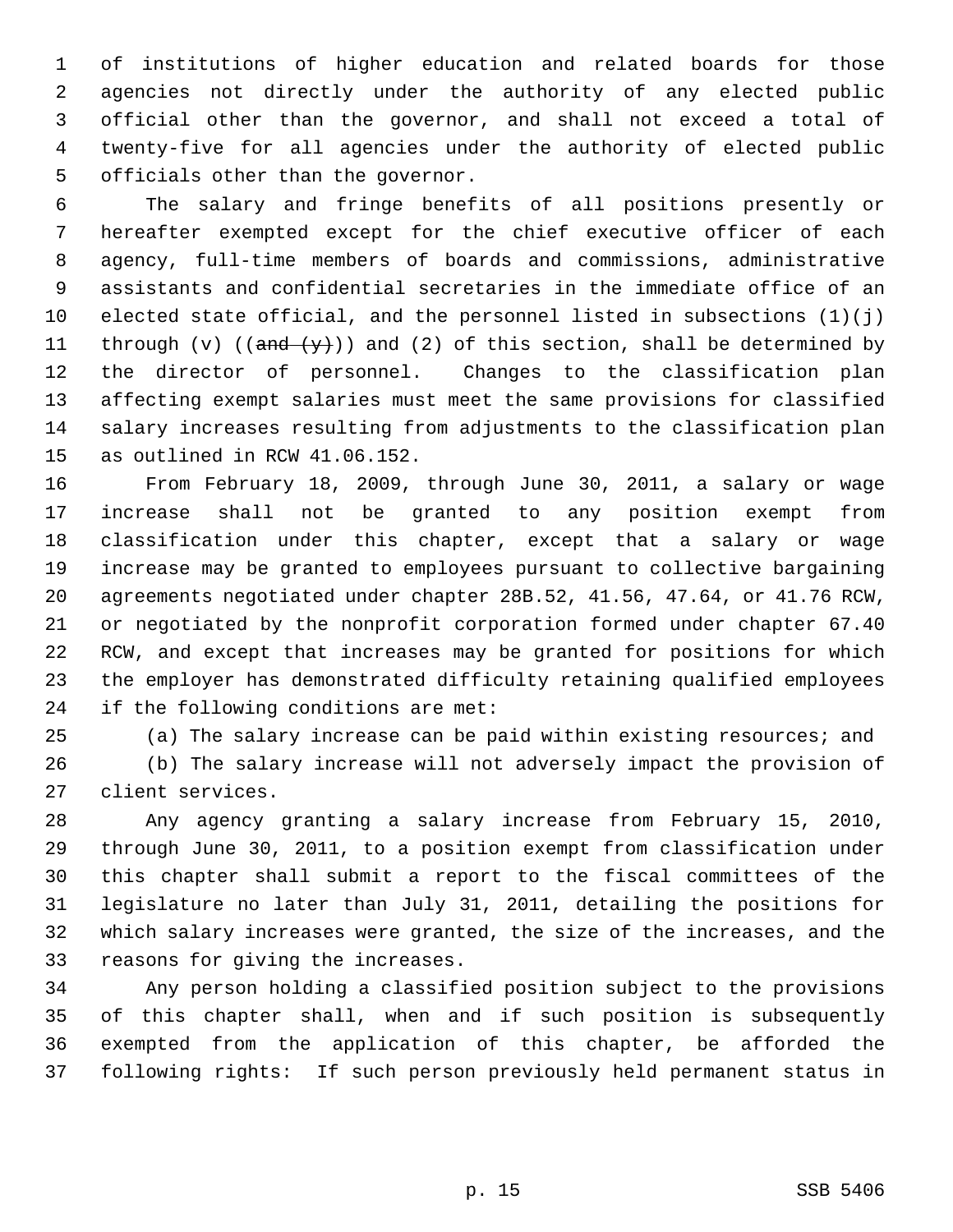1 another classified position, such person shall have a right of 2 reversion to the highest class of position previously held, or to a 3 position of similar nature and salary.

 4 Any classified employee having civil service status in a classified 5 position who accepts an appointment in an exempt position shall have 6 the right of reversion to the highest class of position previously 7 held, or to a position of similar nature and salary.

 8 A person occupying an exempt position who is terminated from the 9 position for gross misconduct or malfeasance does not have the right of 10 reversion to a classified position as provided for in this section.

11 From February 15, 2010, until June 30, 2011, no monetary 12 performance-based awards or incentives may be granted by the director 13 or employers to employees covered by rules adopted under this section. 14 This subsection does not prohibit the payment of awards provided for in 15 chapter 41.60 RCW.

16 (4) This act is null and void if not enacted in its entirety.

17 NEW SECTION. **Sec. 13.** (1) The marine employees' commission is 18 hereby abolished and its powers, duties, and functions are hereby 19 transferred to the public employment relations commission.

20 (2)(a) All reports, documents, surveys, books, records, files, 21 papers, or written material in the possession of the marine employees' 22 commission shall be delivered to the custody of the public employment 23 relations commission. All cabinets, furniture, office equipment, motor 24 vehicles, and other tangible property employed by the marine employees' 25 commission shall be made available to the public employment relations 26 commission. All funds, credits, or other assets held by the marine 27 employees' commission shall be assigned to the public employment 28 relations commission.

29 (b) Any appropriations made to the marine employees' commission 30 shall, on the effective date of this section, be transferred and 31 credited to the public employment relations commission.

32 (c) If any question arises as to the transfer of any funds, books, 33 documents, records, papers, files, equipment, or other tangible 34 property used or held in the exercise of the powers and the performance 35 of the duties and functions transferred, the director of financial 36 management shall make a determination as to the proper allocation and 37 certify the same to the state agencies concerned.